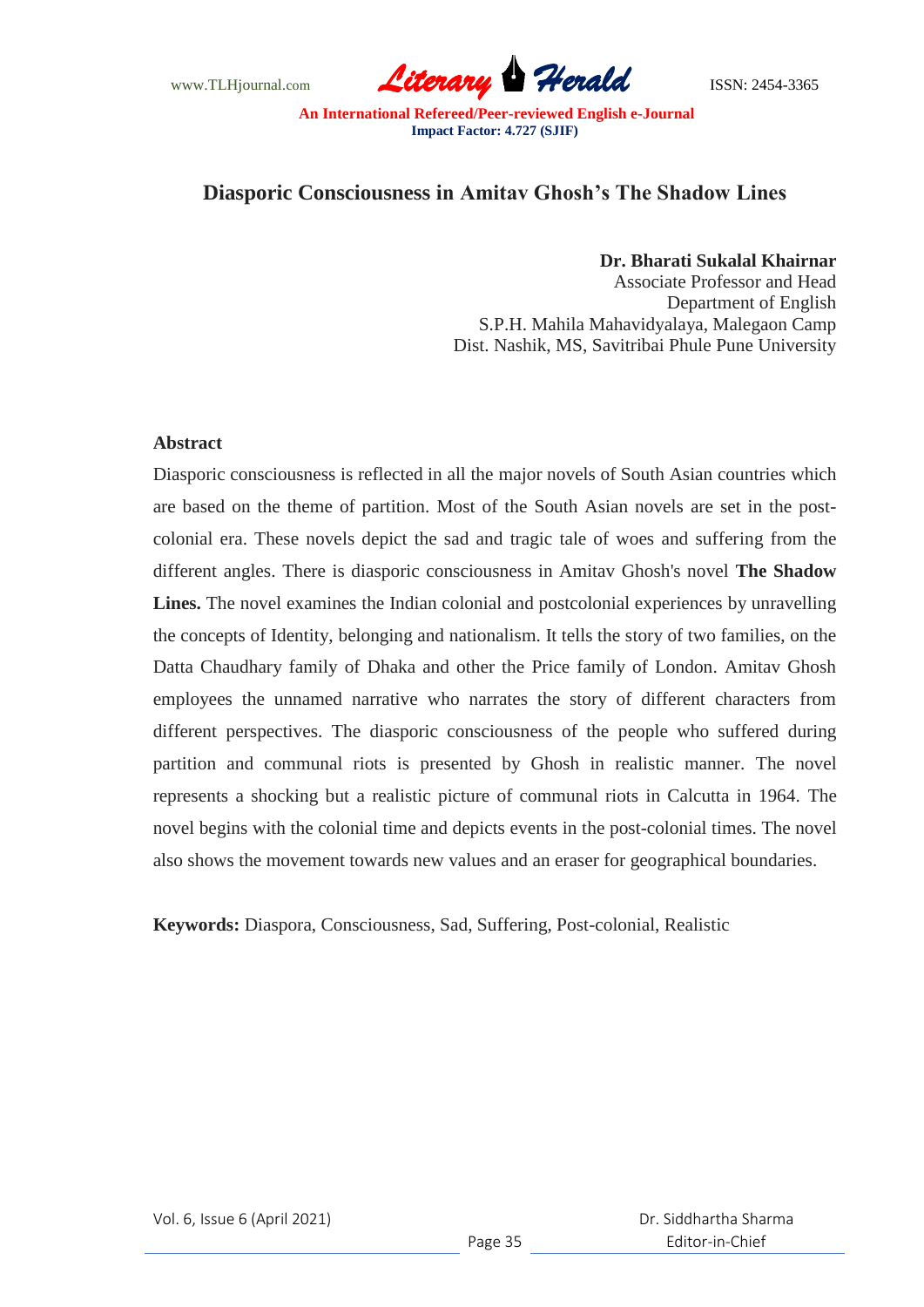The diasporic consciousness is defined and reflected in South Asian fiction. It is reflected in all the major novels of South Asian subcontinent which are based on the theme of partition. Diasporic consciousness is reflected in the novels like **Train to Pakistan, Tamas**, **The Dark Dancer, A Bend in the Ganges, Azadi, Ice Candy Man, Midnight's Children, The Shadow Lines, and Sunlight on a Broken Column**.

All these novels depict the same sad and tragic tale of woe and strife from different angles. Most of the popular South Asian novels are set in postcolonial times. South Asian countries were under the Colonial rule of the English. After long struggle for independence most of the South Asian countries got independence but independence came along with partition of a country.

Diaspora literally means the dispersion of Jews to areas outside Palestine since the 6th century B.C. It also connotes a dispersion, scattering or decentralization of national or religious groups living outside their homeland but maintaining their cultural identity. The novel **The Shadow Lines** deals with the theme of diasporic consciousness. The Parsi community dispersed from their country. They were forced to migrate to the South Asian countries. They left their home and country with heavy hearts.

There is diasporic consciousness in Amitabh Ghosh's novel **The Shadow Lines**. The novel examines the Indian colonial and postcolonial experiences by unravelling the concepts of identity, belonging and nationalism. The novel examines the construction of relationships in the postcolonial era, focusing on the familial and national connections and interactions between the Prices, the narrator's family, Tridib's family and Ila's family. Lint Brad observes how these characters are influenced by or mirror colonialist tendencies and relationships. (Lint,2015).

The novel tells the story of two families, one the Dutta Chaudhary family of Dhaka and the other Price family of London. During India's partition, Dhaka went to East Pakistan. Dutta Chaudhary family came to Calcutta. The grandmother, her sister Mayadevi and narrator's mother and father came to live but one member of the family Jethamoshai refuses to come to India and stays at Dhaka. The grand mother and her sister Mayadevi often think of their old ancestral home at Dhaka, their school days, streets, playgrounds at Dhaka, shops where they used to go for shopping. Both the sisters cannot forget about their past days. We find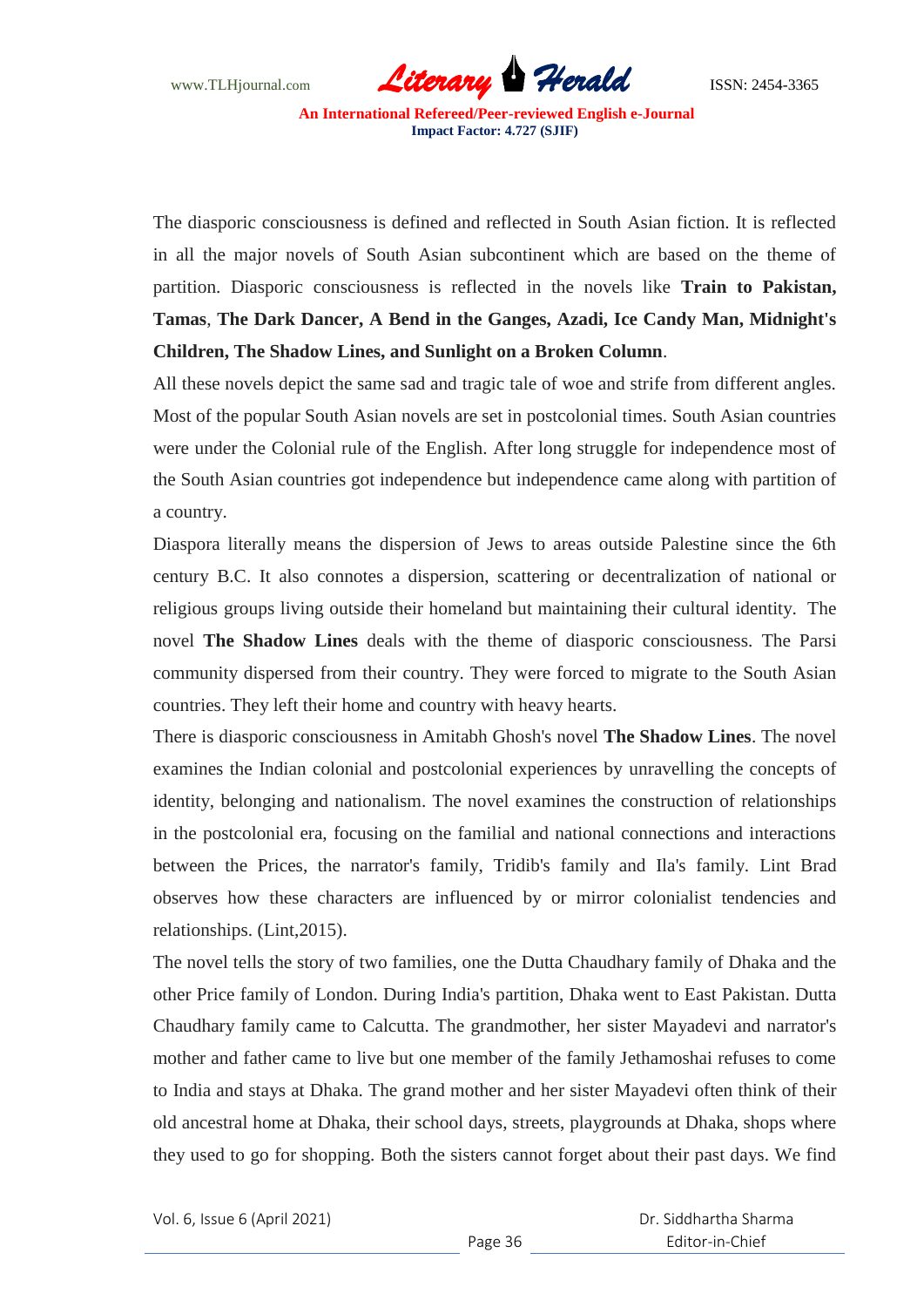www.TLHjournal.com **Literary Herald ISSN: 2454-3365** 

diasporic consciousness in the characters like grandmother, her sister and old Jethamoshai, their uncle. When they plan a visit to Dhaka on 3rd January 1964, both the sisters are excited. They are happy to see the places and shops they used to visit on their way to Dhaka by a car. They tell about their past days to the other passengers. The old man Jethamoshai refuses to come to India. He does not recognise the geographical boundaries which come into being after the partition. He considers these geographical boundaries as the shadow lines. He does not want to cut away from his roots. He has forgotten about his past and now his present is only reality for him. The old man says that he does not know any Indian Shindian. He is born at Dhaka and wants to die there. Thus, the elderly people fail to reconcile the bitter reality of partition. They want to remain stuck with their roots.

**The Shadow Lines** is based on the theme of partition of India in 1947, the themes of loss and sadness. Almond Ian's article argues that *"no character is left satisfied at the end despite persistently struggling after the things they want, which highlights the themes of loss and sadness that pervade the work."* (Almond, 2004).

The novel opens with the year 1939, when Tridib, the narrator's uncle leaves for London. Tridib recreates World War ll London for his wide-eyed cousin:

*"Tridib had given me worlds to travel in and he had given me eyes to see them with."*(TSL, pp37).

Tridib was an idealist and he dreamt of a better place, *"a place without borders and countries."*(TSL,46). He didn't believe in borders and maps and in fact nationalism. He really wanted a world without borders. Tridib had told the narrator of the desire that can,

*"carry one beyond the limits of one's mind to other times and other places and, if one was lucky, to a place where there was no border between oneself and one's image in the mirror."*. (TSL 48).

In 1947, the Dutta Chaudhary family was forced to migrate to Calcutta from Dhaka due to the communal riots which spread at Dhaka, Calcutta, and other cities. The Hindus, the Muslims and the Sikhs were killed in lakhs. The unnamed narrator learns about these communal riots when he visits to library and reads the newspapers. In 1964 when communal riots spread at Calcutta and Dhaka between the Muslims and Hindus Maya Devi, her sister and others are forced to leave Dhaka at once. On the way infuriated crowd awaited them. The narrator reminds himself how Tridib was killed by an infuriated mob at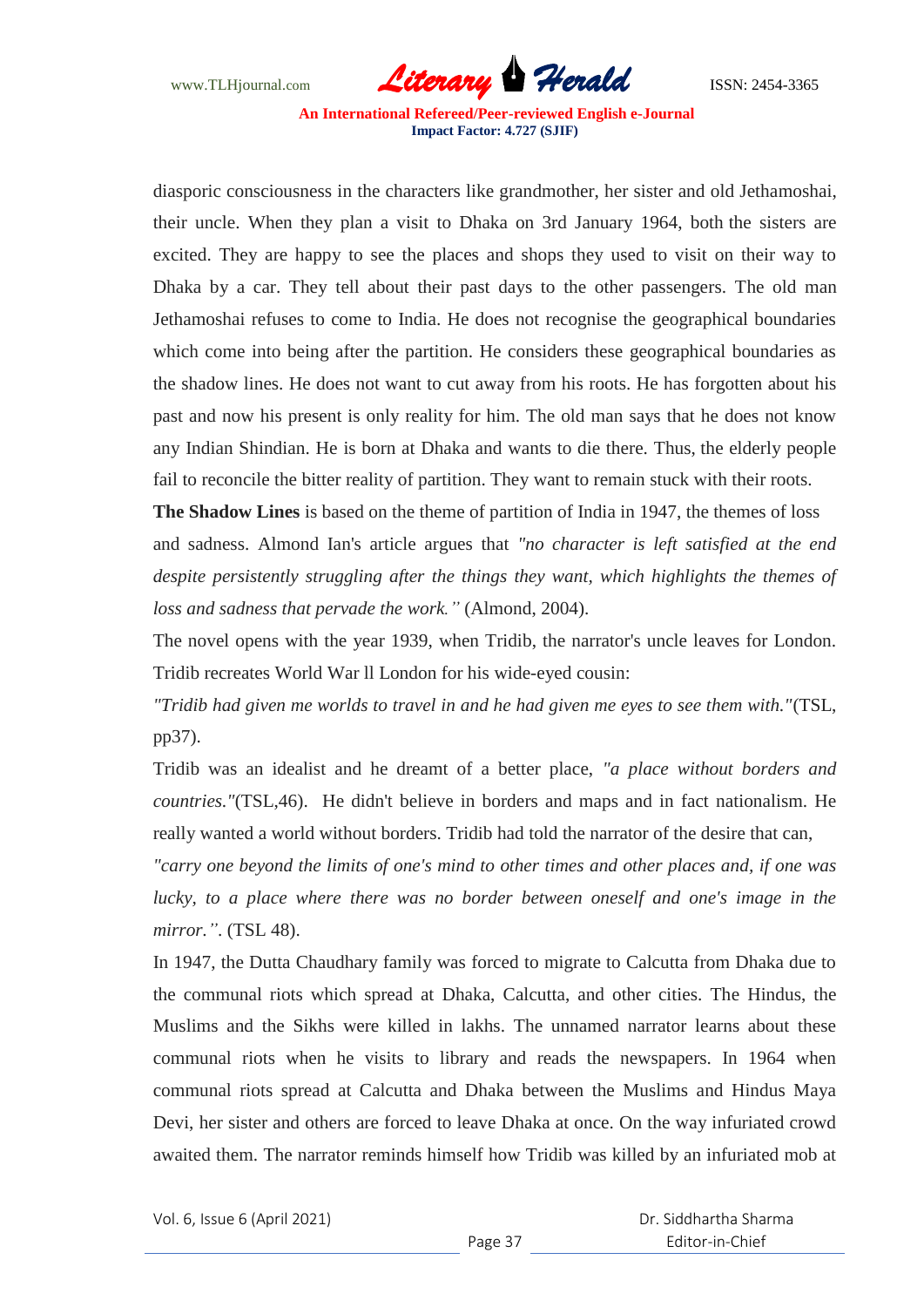www.TLHjournal.com **Literary Herald ISSN: 2454-3365** 

Dhaka. Tridib had gone there along with the grand mother and her sister Maya Devi to bring back old Jethamoshai to India. In an effort to rescue May Price he was killed. The narrator learns that lakhs of people were killed during partition and in the riots of 1964. Amitabh Ghosh employs an unnamed narrator. He narrates the story of different characters and episodes from different perspectives. Amitabh Ghosh has employed unnamed narrator like Geoffrey Chaucer who gives detailed description of the events, persons and places. The unnamed lets the readers enter the fictional world of Ghosh. The narrator begins the narrative from the memories of Tridib and his trip to London in 1939. The narrator is also a character in the novel. The events narrated by the narrator are depicted in fractured chronology. The novel begins with 1939, then the story of partition of 1947 is told. Tridib's grandmother, narrator's grandmother came to live at Calcutta leaving their ancestral home at Dhaka. Then the narrator visits a library and knows what happened in 1964. He reads the old editions of newspapers in 1978. The narrator came to know the reason of communal riots which spread at Dhaka, Calcutta, Srinagar and Madras. He remembers that it was during this riot he had visited Dhaka on 3rd January 1964 with his grandmother Maya Devi, May Price and Tridib.

In this visit Tridib was killed by a furious fanatic mob in the road of Dhaka. The role of the narrator becomes all the more important in his role of a catalystic agent. In fact, the narrative of **The Shadow Lines** moves among continuously shifting temporal and spatial planes, so that the narrative time coincides with the consciousness of the narrator, whether he be listening to someone else's stories, or recalling his own memories, and not with his fixed temporal mode.

The novel **The Shadow Lines** also shows Ghosh's diasporic imagination at play. The elderly characters, the grandmother, her sister Mayadevi, and their old uncle Jethamoshai experience diaspora. They fail to reconcile themselves with the bitter reality of partition.

The geographical boundaries for them are just the shadow lines. Old Jethamoshai refuses to leave his ancestral home at Dhaka when partition came in 1947. He is so deeply attached with his roots at Dhaka that communal riots fail to threaten him. His present is everything for him. Old Jethamoshai reminds us the character Bishan Singh a Sikh insane person in Saadat Hasan Manto's story Toba Tek Singh who refuses to go to India and frequently asked where Toba Tek Singh is? He finally dies at Wagah border in no man's land which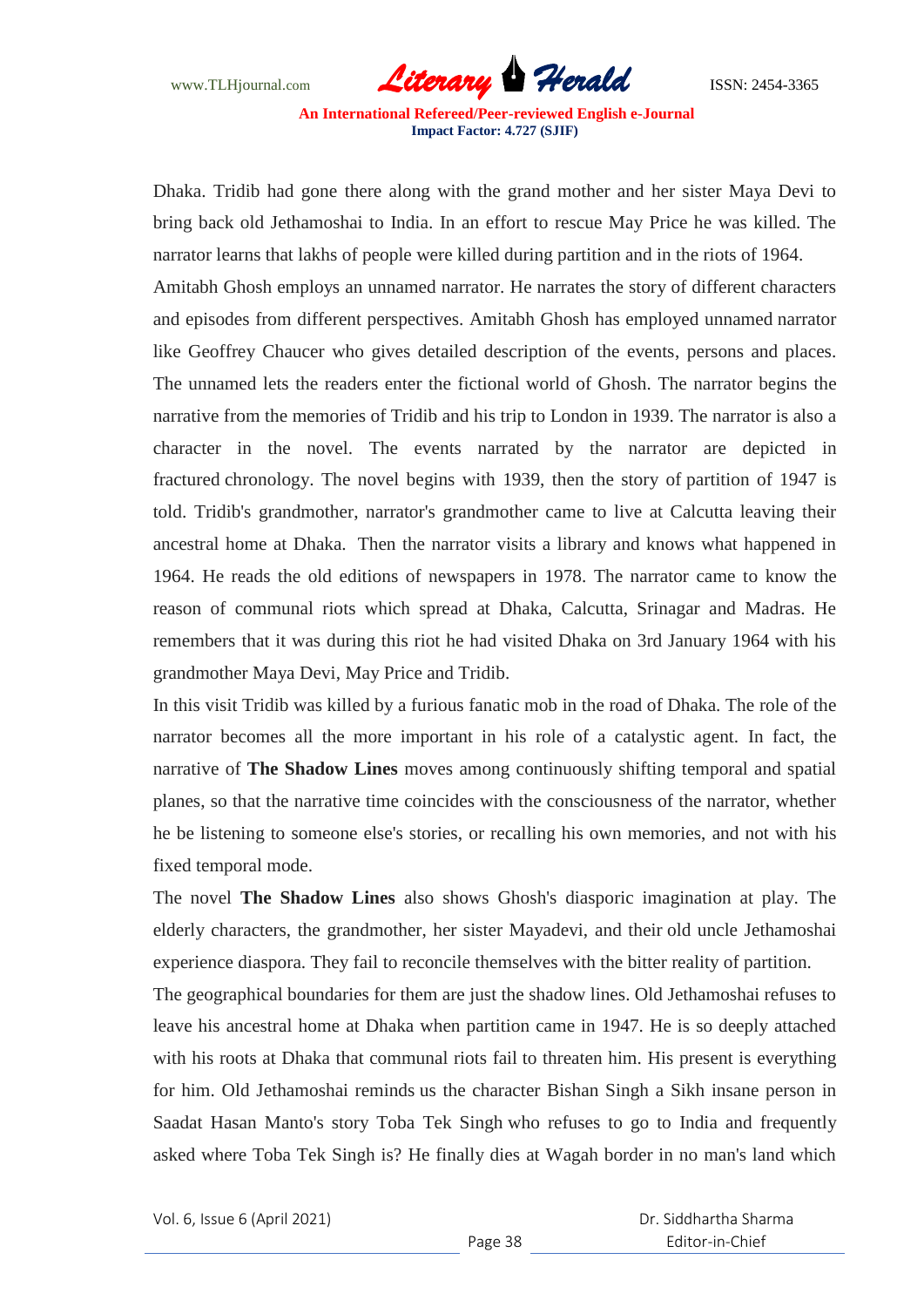www.TLHjournal.com **Literary Herald Herald ISSN: 2454-3365** 

shows that he neither accepts India nor Pakistan as his home. Thus, we find diasporic consciousness in **The Shadow Lines** in the experiences of elderly characters.

Murali Prasad rightly stated that, *"Evoking the postcolonial trauma is the aftermath of India's separation from Pakistan. Gosh visualizes to the recuperative exercise of transitional imagination to overcome communication strain. Gosh as a postcolonial author cleverly exploits the postcolonial narrator's actions and behaviour in this novel."* (Prasad,2008) Amitav Ghosh's **The Shadow Lines** seems to move effortlessly across national boundaries as Shobha Tiwari puts it *"a culture rooted in a single place but a discursive space that flows across political and national boundaries, and even across generations in time."* (Tiwari,2000)

Writers writing on the partition of India have adopted the stance of a disinterested onlooker while depicting the upheaval of partition. Maybe it is Sidhwa, Attai Husain, Sahni, everyone feels disturbed by these communal holocaust and brutality. Their novels show that in this sad state of affairs both the parties are losers. There are no winners.

Amitabh Ghosh expresses his concern and sorrow in the novel **The Shadow Lines**. The novel represents a realistic but the shocking picture of communal riots in Calcutta in 1964. The novel begins with the colonial times and depicts events in postcolonial times. The diasporic consciousness of the people who suffered during partition and communal riots is presented by Ghosh in realistic manner. **The Shadow Line**s shows horrible vision of partition. Ghosh gives a lyrical expression of his diasporic imagination.

The environment of diaspora has a bearing on the novel. The novelist depicts the gruesome experiences of characters in Bengal and abroad. In the novel one also gets the experiences of multiculturalism. The novel also shows a movement towards new values and an urge for the eraser of geographical boundaries. Ghosh's imagination is necessarily diasporic and postcolonial. **The Shadow Lines** also reverses the process of finding a place for oneself in the world. It is a novel about the compensations and the escape routes which that world, such as it is, still makes available to a certain privileged class of sensitive and talented persons. The novel has placed Amitav Ghosh among the modern leading Indian novelists.